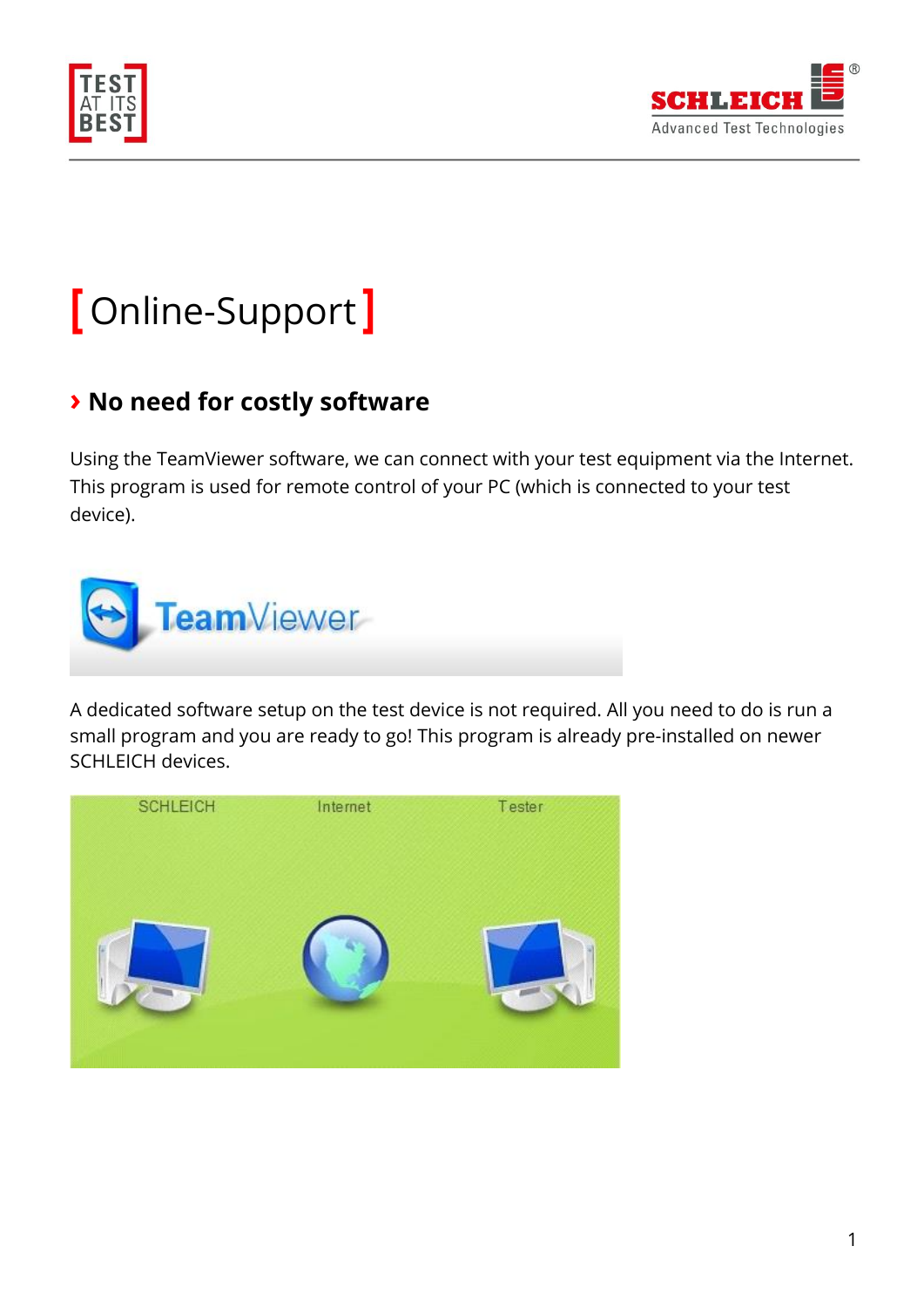



# **› Trouble-free operation even through firewalls**

The most common problems when using remote maintenance software are generally caused by firewalls, blocked ports and NAT routers for local IP addresses.

These factors frequently interfere with the ability to remotely control a test instrument. By using TeamViewer, these difficulties can be resolved.

TeamViewer can establish a connection even through firewalls.



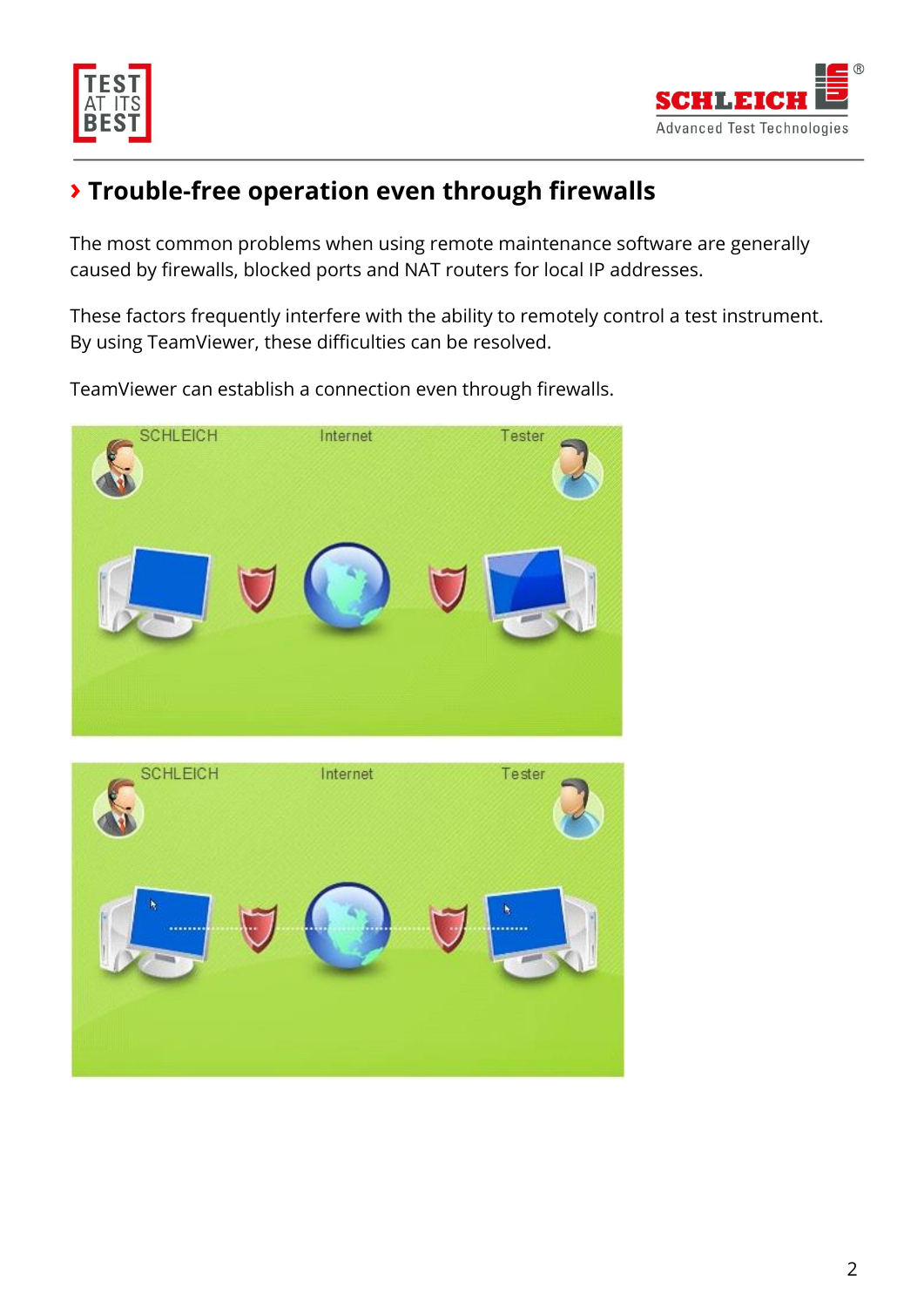



### **› How to use TeamViewer**

Start your local TeamViewer client.



The TeamViewer client is displayed on the screen of your test device:

| <b>TeamViewer QuickSuppo</b>                                                                                    |           |
|-----------------------------------------------------------------------------------------------------------------|-----------|
|                                                                                                                 |           |
| TeamViewer QuickSupport                                                                                         |           |
| Bitte nennen Sie Ihrem Partner die folgende<br>ID damit er eine Verbindung zu Ihrem<br>Desktop herstellen kann. |           |
| ID                                                                                                              | Passwort  |
| 12072522                                                                                                        | 7030      |
| www.teamviewer.de                                                                                               | Abbrechen |

Now a telephone connection between you and SCHLEICH needs to be established.

You can either call us or we can call you.

Please provide us with the ID displayed on the tester screen via phone.